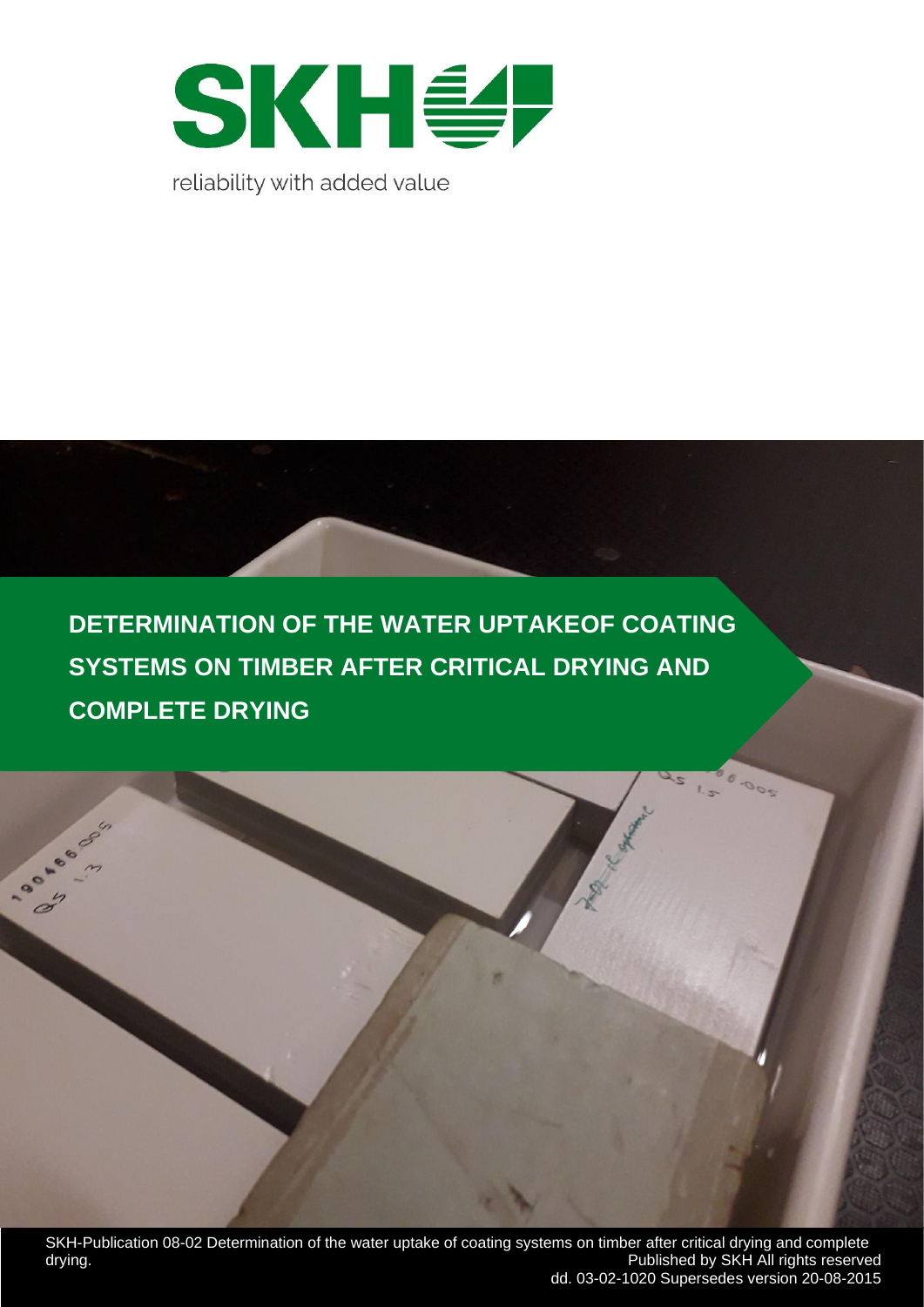

Uitgever: Certification- body SKH P.O. Box 159 6700 AD WAGENINGEN The Netherlands Tel: +31(0)317 45 34 25<br>E-mail: mail@skh.nl mail@skh.nl **Website: http://www.skh.nl**

© SKH

.

No part of this publication may be reproduced and/or disclosed by any means, including print, photocopy and microfilm, nor used for any other publication than that for which it has been prepared, without the express written permission of SKH.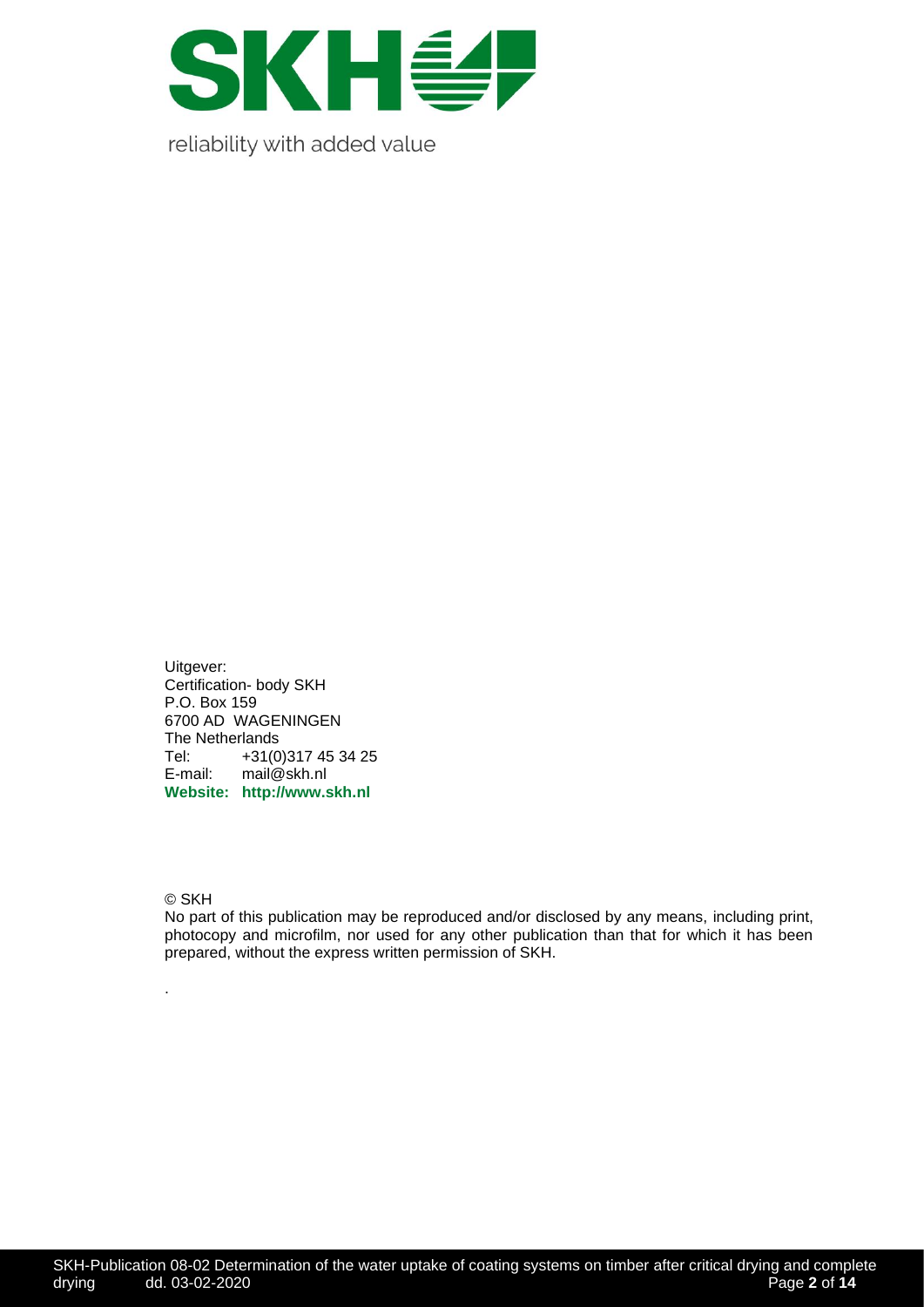

# **TABLE OF CONTENTS**

| $\mathbf 1$ . |                                                                             |  |
|---------------|-----------------------------------------------------------------------------|--|
| 1.1           |                                                                             |  |
| 1.2           |                                                                             |  |
| 1.3           |                                                                             |  |
| 1.4           |                                                                             |  |
| 2.            |                                                                             |  |
| 2.1           |                                                                             |  |
| 3.            |                                                                             |  |
| 4.            |                                                                             |  |
| 4.1           |                                                                             |  |
| 4.2           |                                                                             |  |
| 4.3           |                                                                             |  |
| 4.3.1         |                                                                             |  |
|               |                                                                             |  |
| 4.4           | Visual assessment of the layer thickness after determining the water uptake |  |
| 5.            |                                                                             |  |
| 5.1           |                                                                             |  |
| 5.2           |                                                                             |  |
| 6.            |                                                                             |  |
| 7.            |                                                                             |  |
| 8.            |                                                                             |  |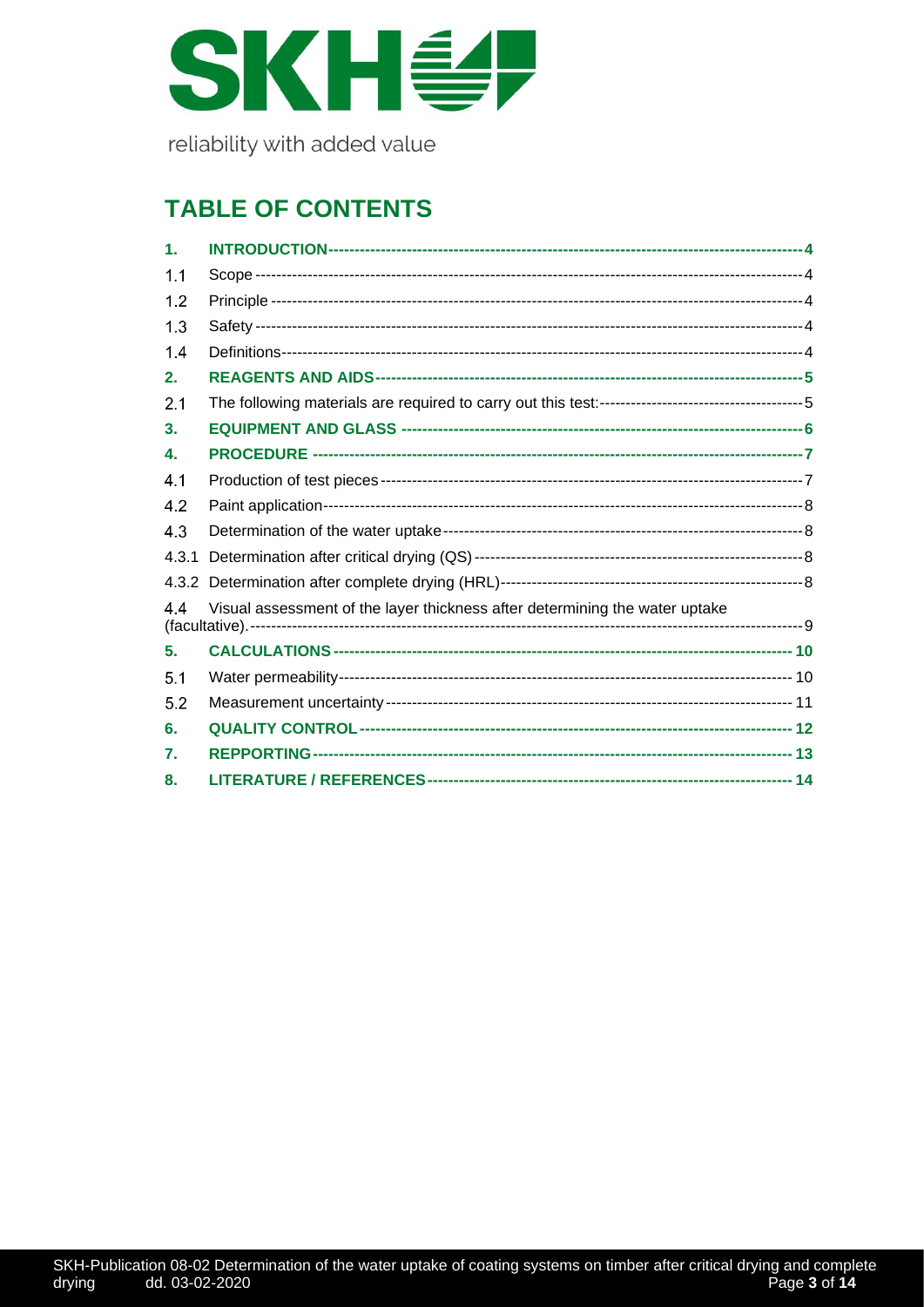

### <span id="page-3-0"></span>**1. INTRODUCTION**

This SKH-Publication describes the activities performed in order to determine the water uptake after critical drying and complete drying of coating systems on timber.

These tests are part of the overall study into the suitability of coating systems (primers, midcoat- and topcoat systems), which have been described in the Assessment Directive for the KOMO® product certificate for 'Film forming coatings for application on timber' (AD 0814) and 'Film forming mid- and topcoat systems on timber' (AD 0817).

For the corresponding assessment of adhesion, please refer to SKH-Publication 05-01.

#### <span id="page-3-1"></span> $1.1$ **Scope**

The scope of this SKH-Publication is to correctly determine the water uptake after critical drying. Also, drying conditions that deviate from the critical process parameters, as included in the paint manufacturer's certificate, can be determined.

In addition, this publication describes the method to correctly determine the water uptake after critical drying and complete drying of coating systems on timber.**\**

#### <span id="page-3-2"></span> $1.2<sub>2</sub>$ **Principle**

The water uptake after critical drying is determined by determining the water absorption of coated timber. The extent of water permeability, at the moment the joinery elements leave the factory, indicates the extent of film formation. The film formation should be such that the coating protects the underlying timber against water absorption resulting in dimensional changes of the joinery elements..

#### <span id="page-3-3"></span> $1.3$ **Safety**

Always read the safety data and product information sheet for the product in question before using paint products. Make sure to observe the safety instructions.

#### <span id="page-3-4"></span> $14$ **Definitions**

### Water absorption:

water absorption is defined as the number of grams of water absorbed via the test surface of the test panel after 72 hours of floating on water

### Water permeability:

water uptake is the quantity of water expressed in grams per square meter that has passed through the test surface during 72 hours of floating on water.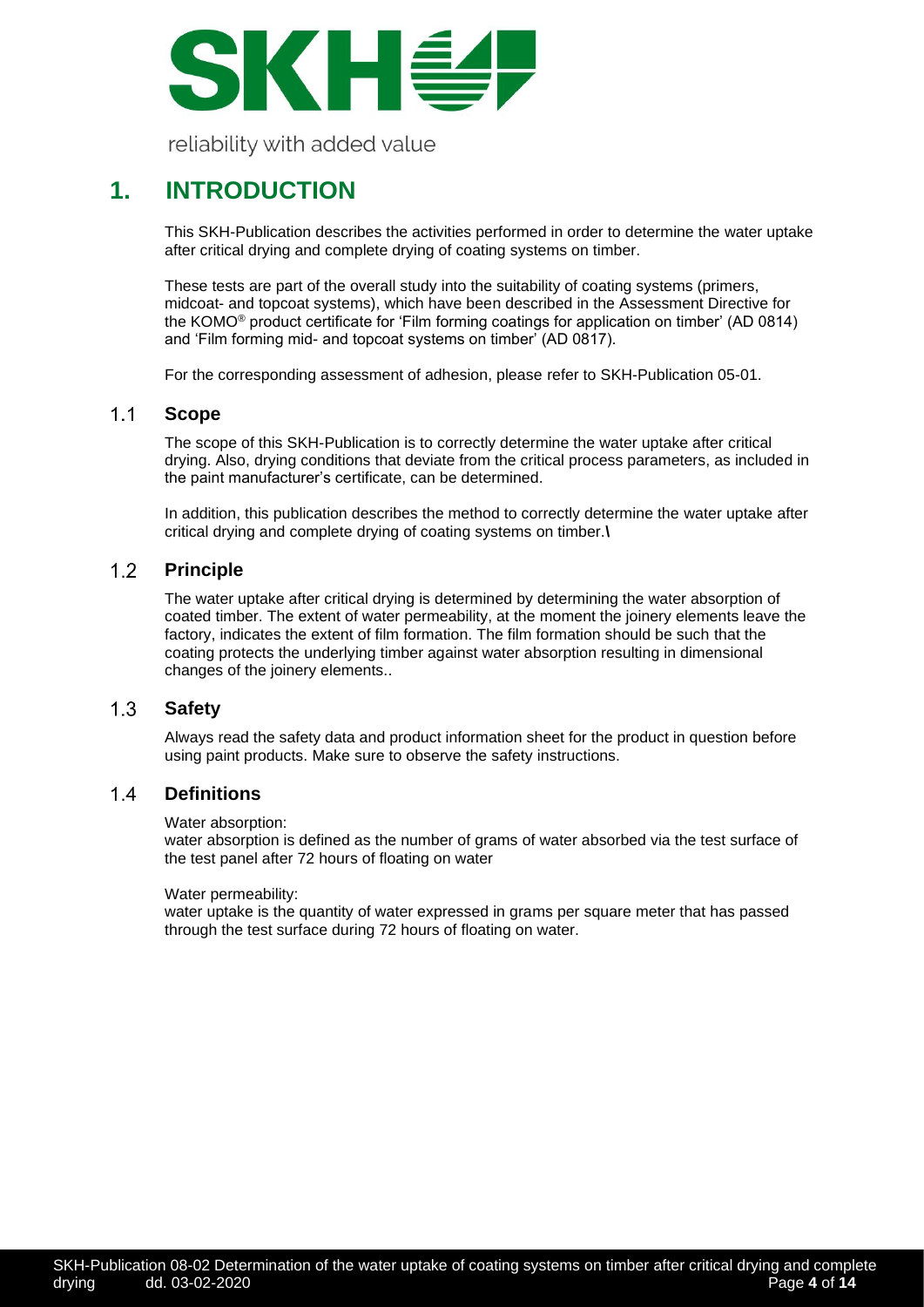

## <span id="page-4-0"></span>**2. REAGENTS AND AIDS**

#### <span id="page-4-1"></span> $2.1$ **The following materials are required to carry out this test:**

- the paint to be tested;
- 5 flawless test panels made of straight grained spruce, free of knots and cracks for each colour to be tested and type of determination, with the dimensions of 150 mm x 70 mm x 20 mm (length x width x thickness) and a growth-ring orientation of approx 45° with the surface;
- sealant with a maximum water uptake of 30 g/m2 according to EN 927-5;
- tray with fresh water(1), placed at 20  $\pm$  2 °C, for the determination after critical drying;
- tray with fresh water1), placed at 20  $\pm$  2 °C, for determination after complete drying..
- *1) All water referred to in this publication has to meet the requirement of conductivity of 20 µSiemens/cm, e.g. demineralised or distilled water.*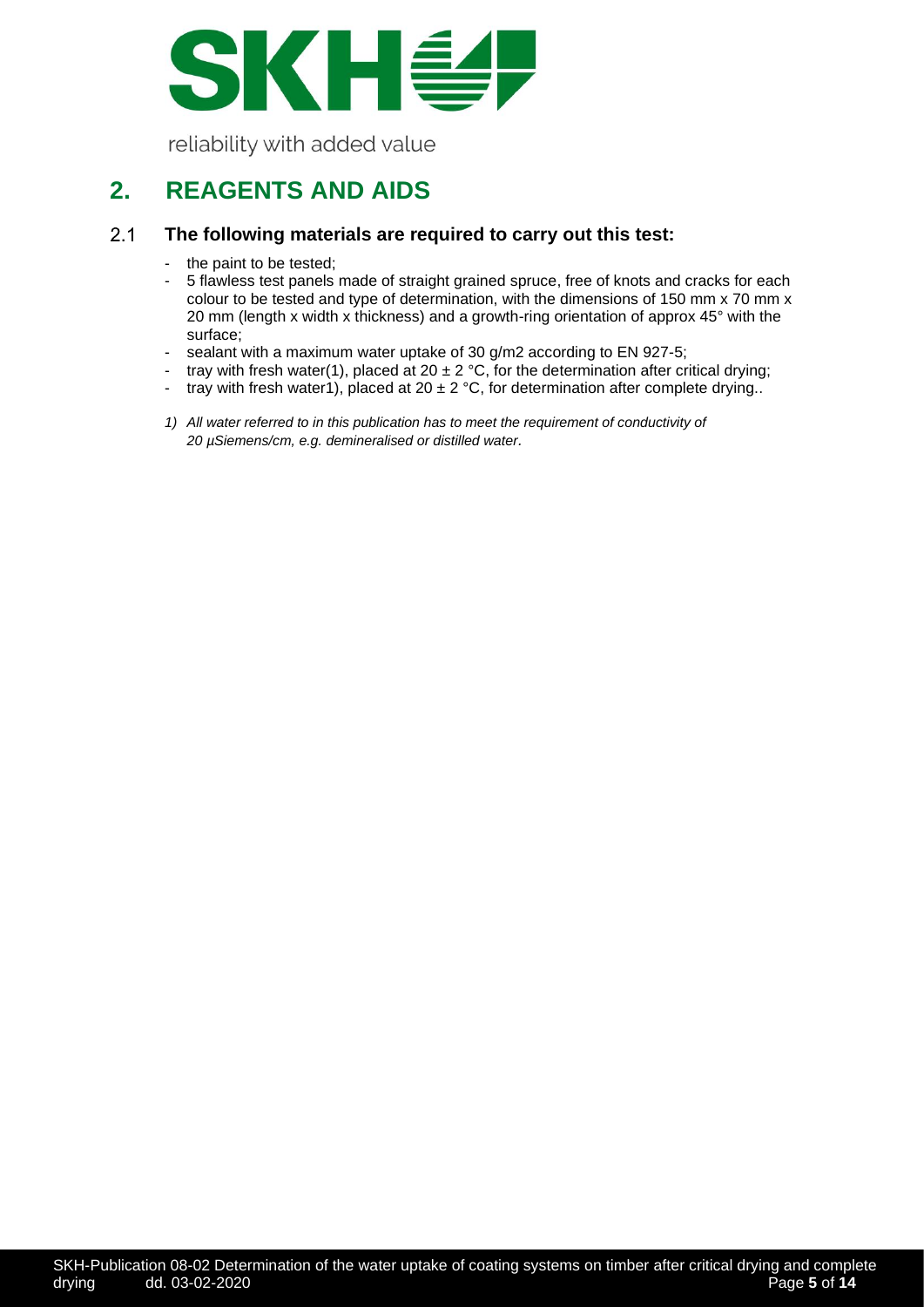

### <span id="page-5-0"></span>**3. EQUIPMENT AND GLASS**

The following equipment is required to carry out this test:

- brush;
- airless high-pressure spraying installation or airmix spraying installation;<br>climate cabinet/room with adjustable RH temperature and an adjustable
- climate cabinet/room with adjustable RH, temperature, and an adjustable laminar air flow;
- calibrated scale with an accuracy of 0.01 g.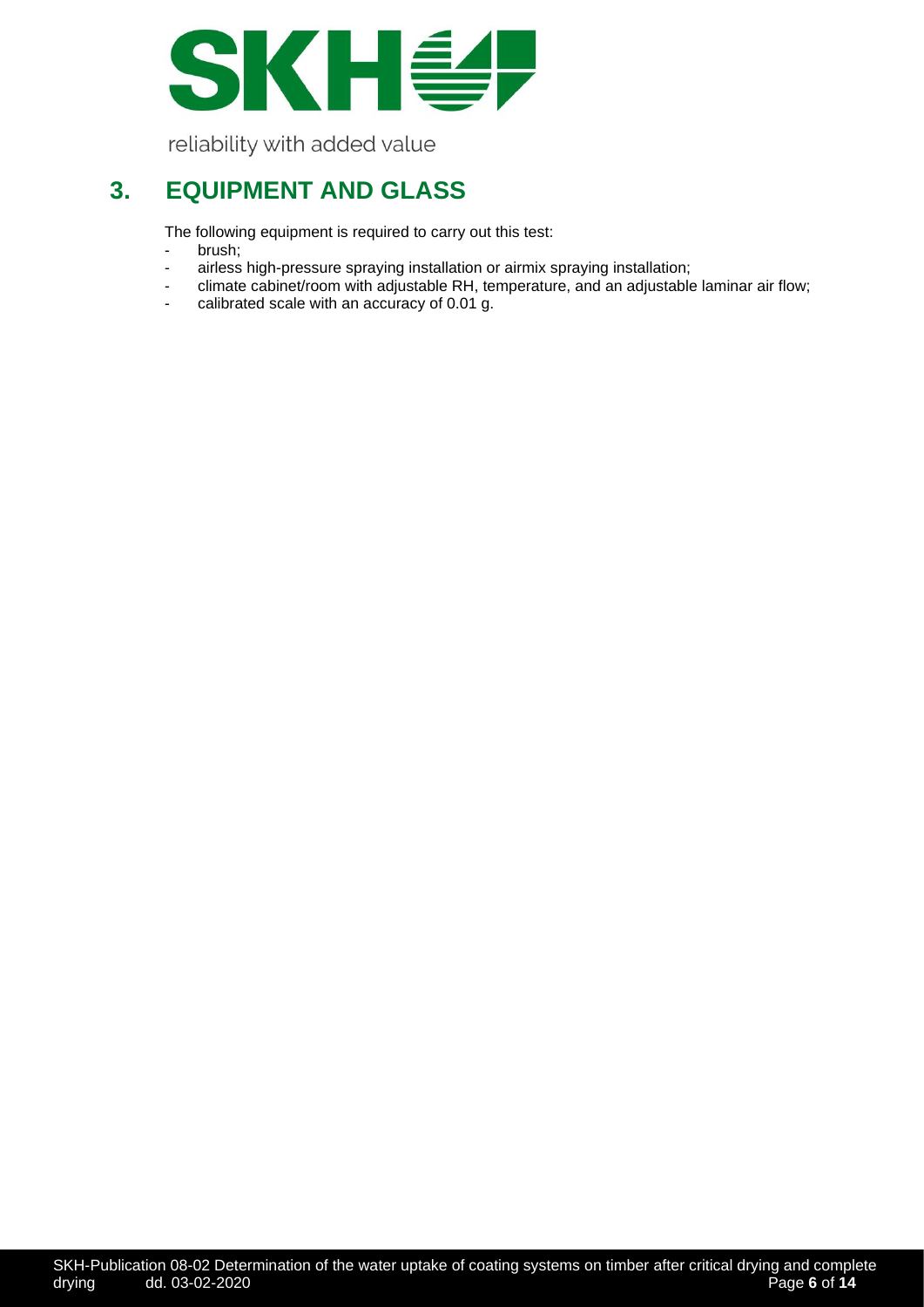

# <span id="page-6-0"></span>**4. PROCEDURE**

#### <span id="page-6-1"></span> $4.1$ **Production of test pieces**

The test pieces are produced as follows:

- from spruce, free from knots and cracks, straight-grained and with an average growth speed (between three and eight annual rings per 10 mm), planks are sawn and planed with cross-cut dimensions of 70  $\pm$  1 mm x 20  $\pm$  1 mm. The angle between the annual rings and the test surface must be  $45 \pm 10^{\circ}$ . Test pieces with a length of 150  $\pm$  2 mm are then sawn from this. The test pieces are then stored for at least 1 week at 20  $\pm$  2 °C and 65% RH, but in any case until they reach a constant weight. The density is then determined by weighing and dividing the weight by the volume. When a balanced timber/moisture content of approx. 12% has been reached, the density should be between 0.45 and 0.55 g/cm<sup>3</sup>;
- the pinewood panels (150 mm x 70 mm x 20 mm) are to be sealed using the sealant on the cross-cut edges, the longitudinal sides and the heart side. Ensure that no sealant gets onto the surface to be tested;
- after sealing, the test pieces are stored for at least 1 week at 20  $\pm$  2 °C and  $65 \pm 5$  % RH, but in any case until a constant weight is reached;
- for each opaque paint system to be tested, 5 panels are finished on the bark side in RAL 1013 (white) and 5 in RAL 7026 (dark grey);
- for each transparent paint system to be tested, 5 panels are finished on the bark side in the 'critical' colour (the colour that is regarded as the most critical by the manufacturer).
- the paint system is applied according to the supplier's instructions, within the provisions of AD 0801 and AD 0803 with referral to AD 0817;
- the quantity of paint to be applied is calculated according to Formula 1. During application, the quantity of paint applied is recorded by weighing.

$$
LD = \frac{m_1 - m_0}{A \sqrt[*]{\frac{\rho_v}{VS}}}
$$

(formula 1)

- *LD:* coat thickness to be applied [cm]
- $m<sub>1</sub>$ : weight of panel with wet paint [g]
- *m*<sup>2</sup>*m*<sup>2</sup>*m*<sup>2</sup>*m*<sup>2</sup>*m*<sup>2</sup>*m*<sup>2</sup>*m*<sup>2</sup>*m*<sup>2</sup>*m*<sup>2</sup>*m*<sup>2</sup>*m*<sup>2</sup>*m*<sup>2</sup>*m*<sup>2</sup>*m*<sup>2</sup>*m*<sup>2</sup>*m*<sup>2</sup>*m*<sup>2</sup>*m*<sup>2</sup>*m*<sup>2</sup>*m*<sup>2</sup>*m*<sup>2</sup>*m*<sup>2</sup>*m*<sup>2</sup>*m*<sup>2</sup>*m*<sup>2</sup>*m*<sup>2</sup>*m*<sup>2</sup>*m*<sup>2</sup>*m*<sup>2</sup>*m*<sup>2</sup>*m*<sup>2</sup>*m*<sup>2</sup>*m*<sup>2</sup>*m*<sup>2</sup>*m*<sup>2</sup>*m*<sup>2</sup>*m*<sup>2</sup>
- *VS:* percentage of solid substance by volume according to manufacturer's data
- $\rho_{\rm\scriptscriptstyle V}$   $:$   $\;$  density of the wet paint, according to manufacturer's data [g/cm $^{\rm 3}$ ]
- A: area of surface onto which paint is applied [cm<sup>2</sup>] for standard panel dimensions this is: 105 cm2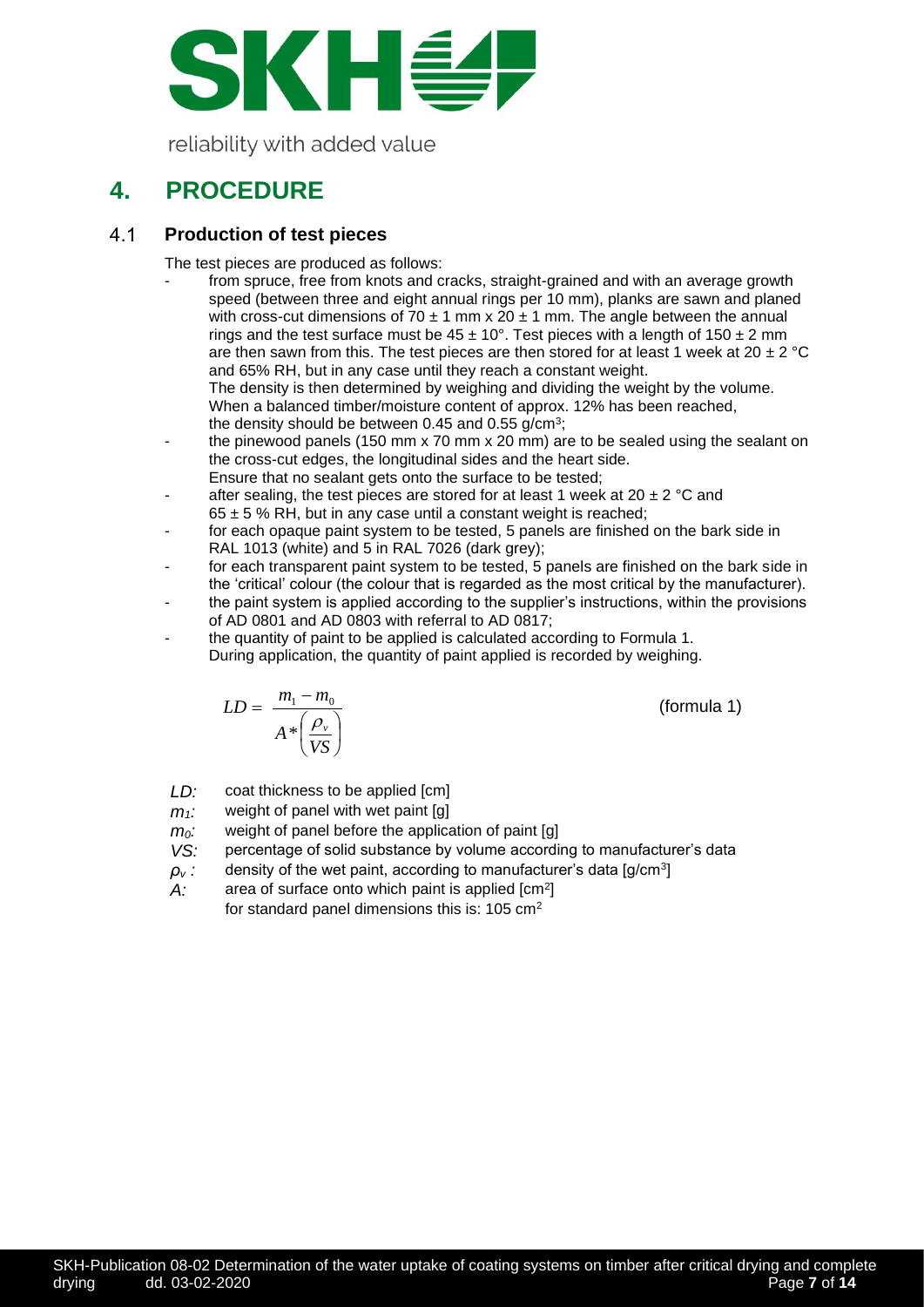

#### <span id="page-7-0"></span>4.2 **Paint application**

- the paint is stirred for 2 minutes with a spatula and vented for 15 minutes (left to stand with the lid off);
- the panels are taken out of the climatized room (20  $\pm$  2 °C and 65  $\pm$  5 % RH) and the first coat of paint is applied immediately;
- by means of weighing, the paint system is applied according to the critical process parameters provided by the paint manufacturer, or applied with deviating critical process parameters according to SKH Publication 06-03 (opaque and transparent Concept II and III systems);
- in the laboratory, a flow coat layer is applied with the brush or in the flow-coat cabinet; spray coats are sprayed;
- conditions under which spray application must take place:
- type of spray gun: airless or airmix;
- type of nozzle: opening 0.009-0.13 inch, spraying angle 30°-40°, replaced after a maximum of 1,000 litres;
- adjust spraying pressure until a good spray pattern is achieved (80-120 bar, airless), depending upon nozzle and paint;
- preferably do not circulate due to air inclusion;
- conditions during application:  $20 \pm 2$  °C en 65  $\pm$  5 % RH;
- distance between nozzle and object: approx 30 cm;
- coat thickness to be achieved: by weighing;
- cleaning and maintenance protocol: good housekeeping.

#### <span id="page-7-1"></span>4.3 **Determination of the water uptake**

The water uptake can be determined after critical- or complete drying.

### <span id="page-7-2"></span>**4.3.1 Determination after critical drying (QS)**

The water uptake after critical drying is determined as follows:

- After the final drying step as described in the critical process parameters of the principal, the test panels are weight and put in fresh water<sup>1</sup> of 20  $\pm$  2 °C (bark side down) for 72 hours;
- After 72 hours the test panels are removed from the water, tapped dry with a new tissue and immediately weighed and visually assessed.

### <span id="page-7-3"></span>**4.3.2 Determination after complete drying (HRL)**

The water uptake after complete drying is determined as follows:

- After the critical drying process, as described by the principal, the test panels are conditioned for another 7 days at  $20 \pm 2$  °C and  $65 \pm 5$ % RH;
- Next the test panels are weight and put and put in fresh water<sup>1</sup> of 20  $\pm$  2 °C (bark side down) for 72 hours;
- After these 72 hours the test panels are removed from the water, tapped dry with a new tissue and immediately weight;
- Next the test panels are conditioned at 20  $\pm$  2 °C and 65  $\pm$  5% RH until a constant mass is reached. A constant mass is reached when the difference between the individual measurements after 24 hours are less than 1.5% from the average of 5 repeated measurements. In general a conditioning time of at least 4 weeks should be taken into account.
- Next the test panels are weighed again and again are put in to fresh water<sup>1</sup> (bark side down) of  $20 \pm 2$  °C;

After 72 hours the test panels are removed from the water, tapped dry with a new tissue and weighed and visually checked.

*1) All the mentioned water in this SKH-Publication is water with a conductivity of maximuml 20 µSiemens/cm, for example demineralized or distilled water.*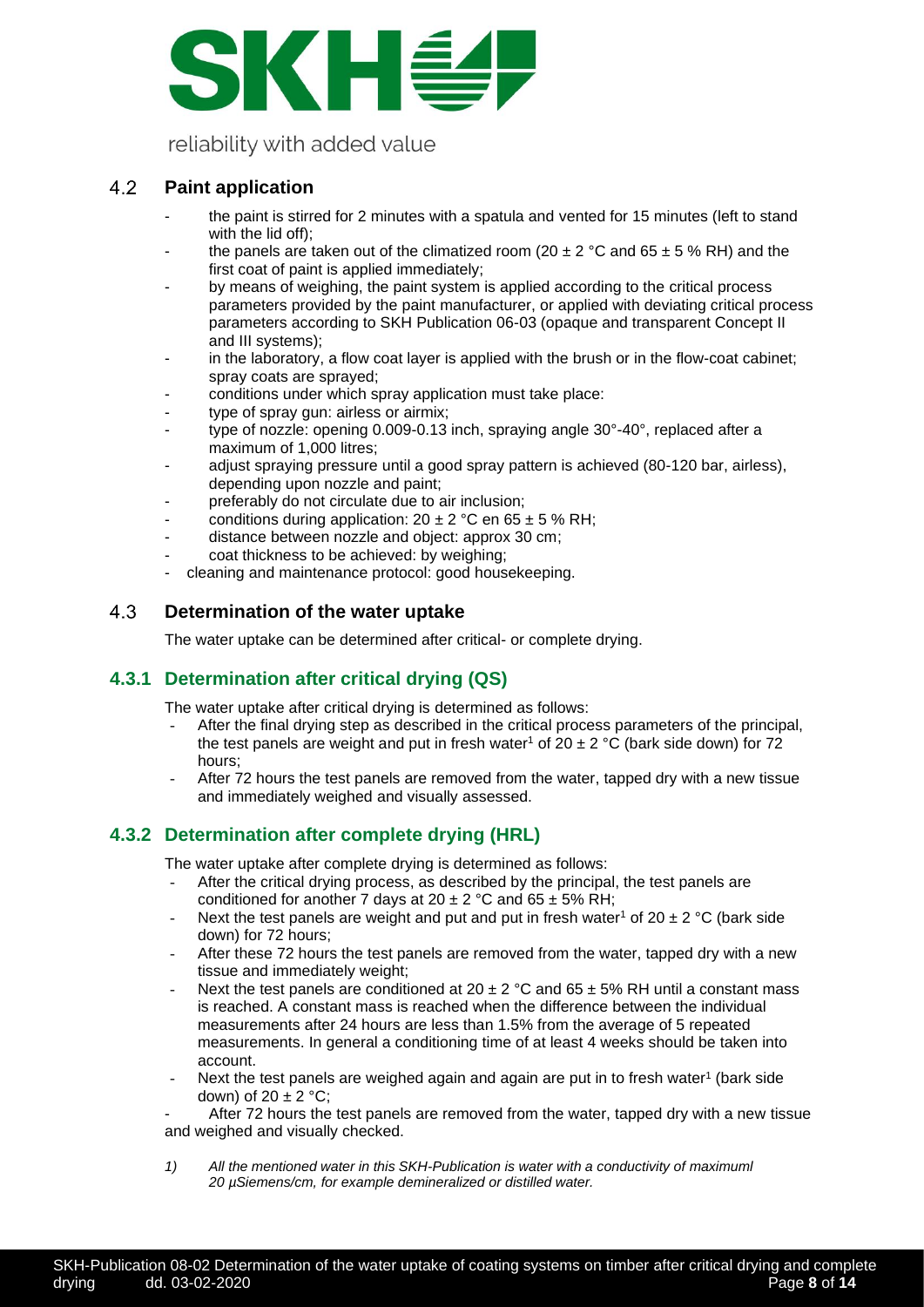

### <span id="page-8-0"></span>4.4 **Visual assessment of the layer thickness after determining the water uptake (facultative).**

When the water uptake is determined the test panels should be conditioned at 20  $\pm$  2 °C and  $65 \pm 5%$  RH for at least one week, after which the dry layer thickness can be determined according ISO 2808. With a microscopic assessment of the dry film thickness it is also possible to assess the uniformity of the film applied on the timber and the inclusion of air.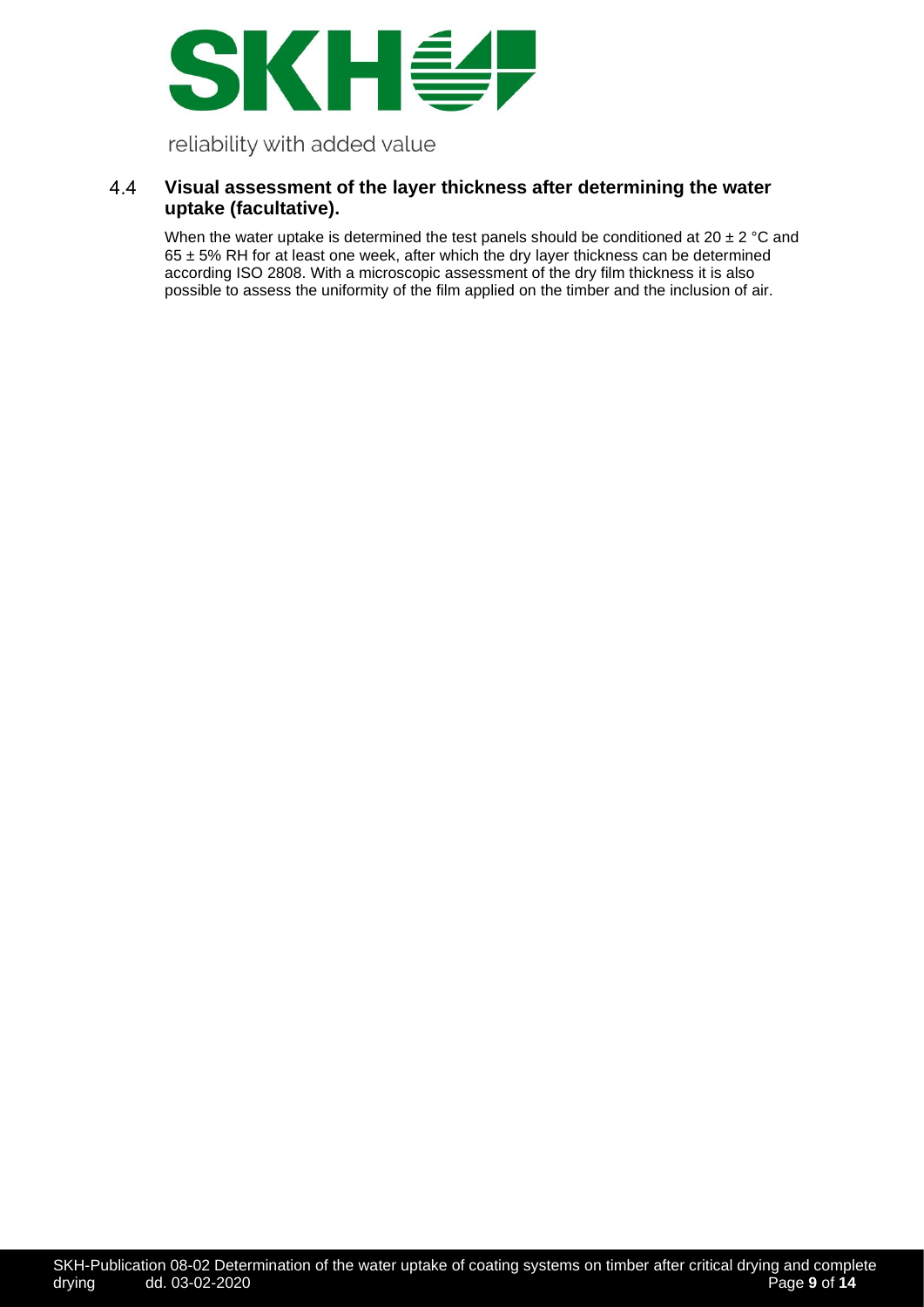

# <span id="page-9-0"></span>**5. CALCULATIONS**

#### <span id="page-9-1"></span> $5.1$ **Water permeability**

The water uptake of each panel is calculated according to Formula 2:

water uptake =  $\frac{m_1 - m_0}{4}$  $\overline{A}$ [g/m<sup>2</sup> in 72 hours] (formula 2)

*In which:*

| Water uptake: | $m_1$ (mass of test panel after 72 hours of floating on water) - $m_0$ (mass of panel |
|---------------|---------------------------------------------------------------------------------------|
|               | before water-uptake test). Unit: [g]                                                  |
| m1:           | mass of panel after water-uptake test [g]                                             |
| $m_0$ :       | mass of panel before water-uptake test [g]                                            |
| A:            | surface area bark side of panel [m <sup>2</sup> ]                                     |
|               | for standard panel dimensions this is: 0.0105 m2.                                     |

Next, determine the average and the standard deviation of the panels. If a panel shows visual damage affecting the quantity of water uptake, this is not included in the calculation of average and standard deviation. In order to calculate the average, a minimum of 4 coated panels must be representative (and without damage to the coating layer).

The following additional provisions apply to the 2<sup>nd</sup> water absorption after complete drying. If the standard deviation of the five selected measurements is greater than 15% of the average of the 5 measurements, the results of the five measurements are subjected to the so-called modified z-test in order to detect any outliers.

When Formula 3 has been complied with, there are no outliers:

$$
m_i = \frac{E(MAD)(x_i - x_{median})}{MAD} \le 3.5
$$
 (formula 3)

*In which:*

| $m_i$ :    | score for an individual value from the series              |
|------------|------------------------------------------------------------|
| $X_i$ :    | <i>individual value</i>                                    |
| MAD:       | median of the absolute deviation in relation to the median |
| $E(MAD)$ : | expected value of MAD $(= 0.6745)$                         |

One outlier may be removed from the series. If the standard deviation still exceeds 15% of the average of the 4 remaining measurements, the test results are invalid and the test must be repeated.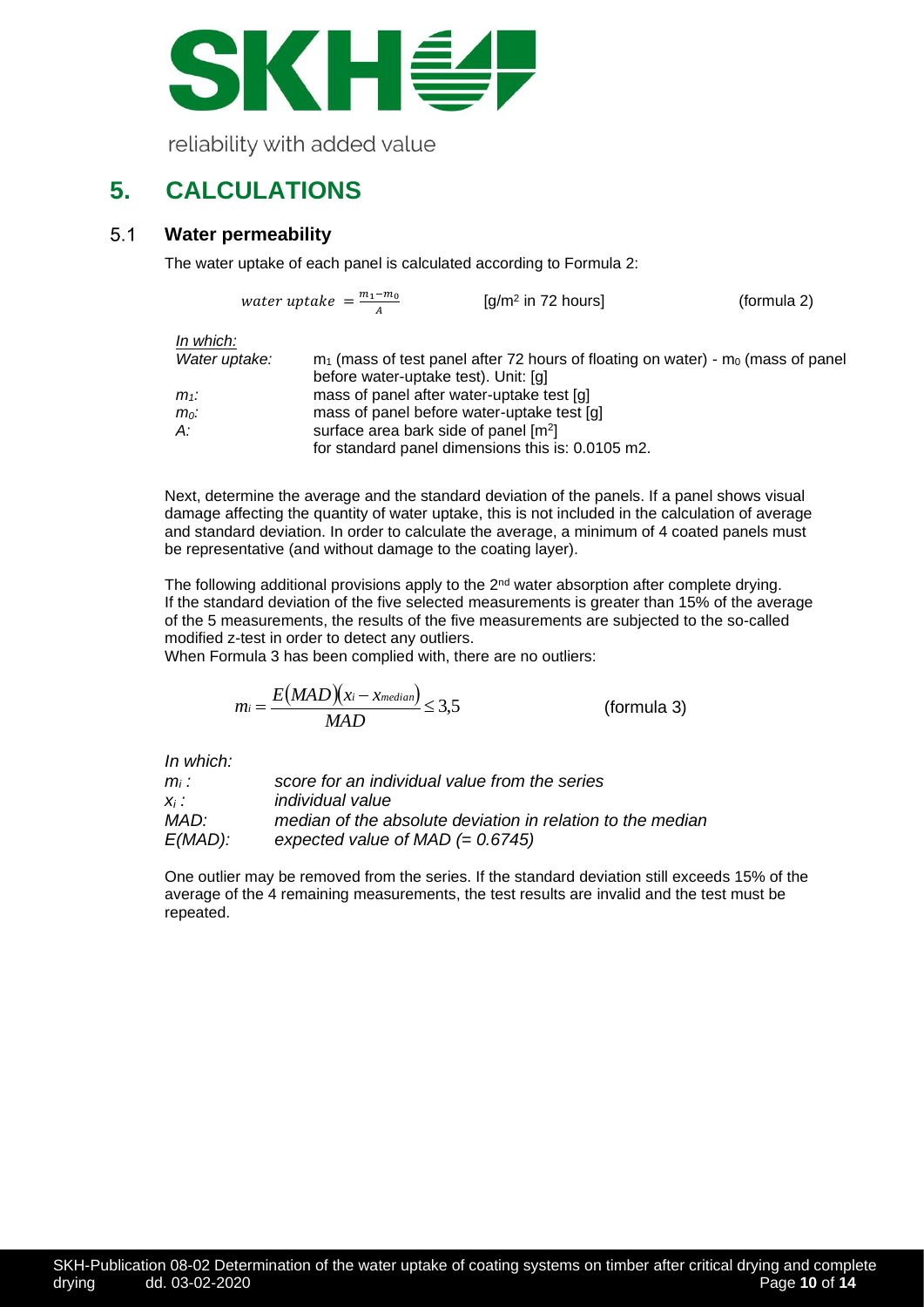

#### <span id="page-10-0"></span> $5.2$ **Measurement uncertainty**

The measurement uncertainty is calculated according to Formula 4 and consists of the error of the balance and the sawing error of the width and length of the panel.

$$
\frac{\Delta \text{ water uptake}}{\text{water uptake}} = \frac{\Delta m_1 + \Delta m_0}{m_1 - m_0} + \frac{\Delta b}{b} + \frac{\Delta l}{l}
$$
 (formula 4)

*In which:*

| Water permeability: | Water absorption (m1 – m0) / test surface A. Unit: $\left[\frac{q}{m^2}\right]$ |
|---------------------|---------------------------------------------------------------------------------|
| m1:                 | mass of panel after water-absorption test [g]                                   |
| $m_0$ :             | mass of panel before water-absorption test [g]                                  |
| b:                  | width of panel [m]                                                              |
| Ŀ                   | length of panel [m]                                                             |

In case of a weight of approx. 100 g, the balance type used (bench scale) is accurate to within 0.01 g. Sawing of the panels should be accurate to within 0.1 g.

| <b>Massa</b><br>before<br>test [g] | <b>Mass after</b><br>test [g] | <b>Width</b><br>[mm] | Length<br>$\lceil$ [mm] | <b>Water</b><br>absorption<br>$[g/m^2]$ | <b>Absolute</b><br>error water<br>absortion<br>$[g/m^2]$ |
|------------------------------------|-------------------------------|----------------------|-------------------------|-----------------------------------------|----------------------------------------------------------|
| 111.17                             | 113.31                        | 70                   | 150                     | 203.8                                   | 2.3                                                      |
| 109.67                             | 111.65                        | 70                   | 150                     | 188.6                                   | 2.3                                                      |
| 109.31                             | 111.41                        | 70                   | 150                     | 200.0                                   | 2.3                                                      |
| 90.11                              | 92.03                         | 70                   | 150                     | 182.9                                   | 2.3                                                      |
| 108.87                             | 110.87                        | 70                   | 150                     | 190.5                                   | 2.3                                                      |
|                                    |                               |                      |                         | 193.2                                   | 2.3<br>0.0                                               |
|                                    |                               |                      |                         |                                         | 8.6                                                      |

### *Tablle 1 Example of calcuations*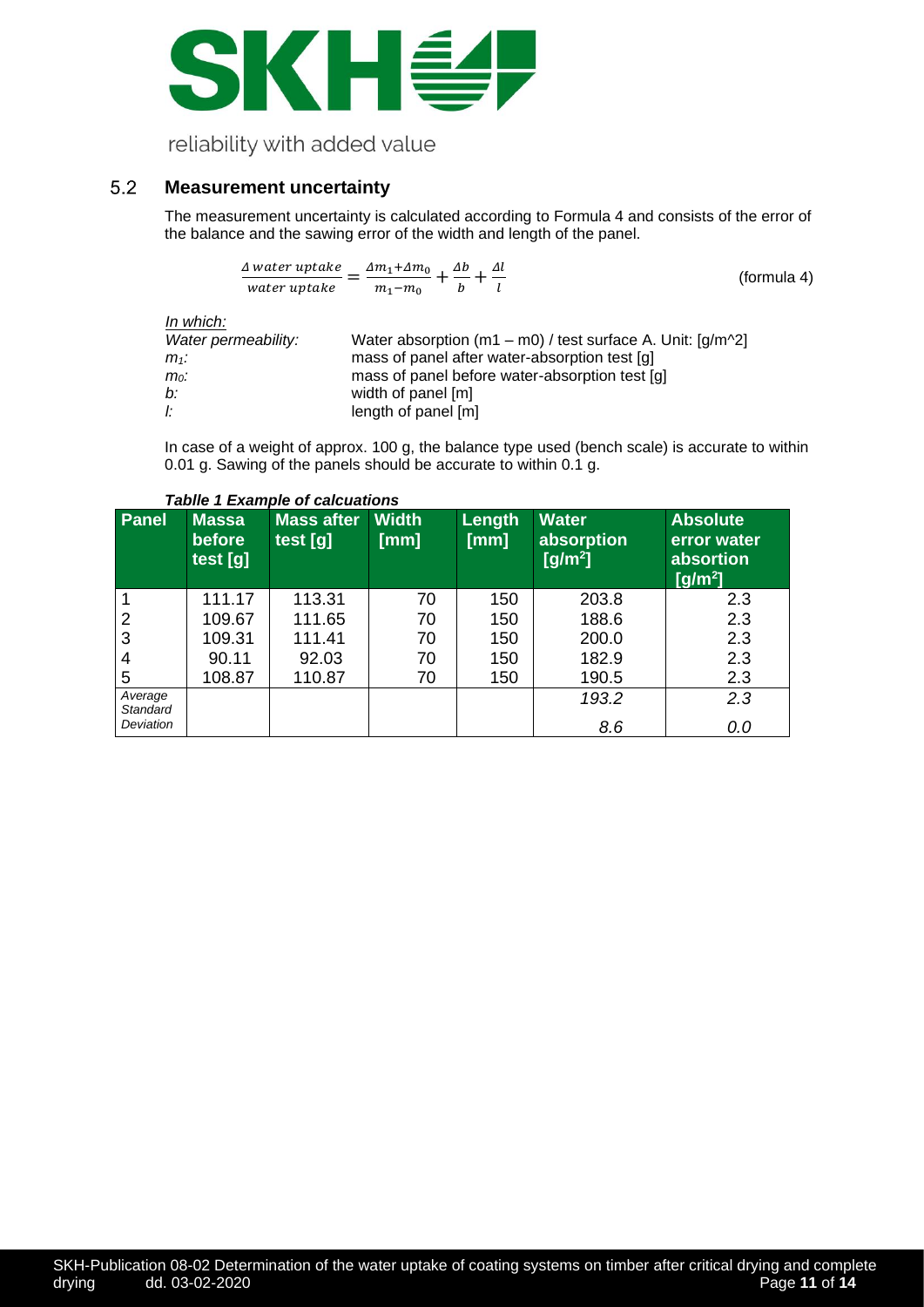

# <span id="page-11-0"></span>**6. QUALITY CONTROL**

The quantity of water absorbed by the coated wood is strongly affected by 1) the coating, 2) the sealant used, 3) the substrate, and 4) the application and drying. The water uptake of the sealant should be as low as possible (maximum 30 g/m2); therefore, a sealant with a maximum water absorption of 30  $g/m^2$  should be used.

In this work instruction, the requirements of the substrate are accurately described. More difficult points concern application and drying. These have been described as detailed as possible in this work instruction. In addition, the paint is to be applied according to the agreements made with the principal. However, errors may arise during application and drying. By assessing the panels after testing (visual damage of the coating, determination of layer thickness, etc.), it is possible to leave panels out of consideration if there is a valid reason (to a maximum of 20% rejects) when the average water uptake of the paint system is calculated.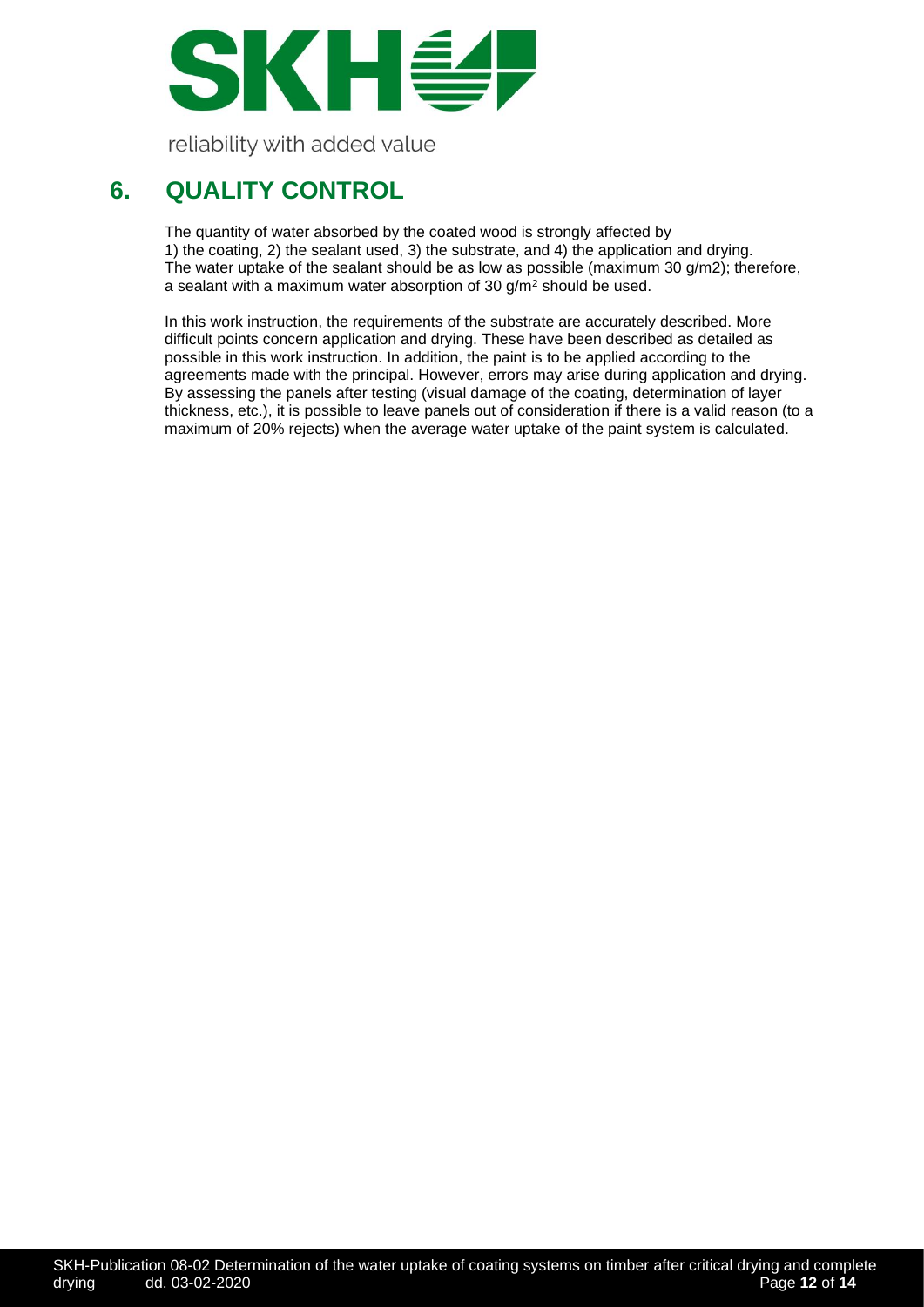

### <span id="page-12-0"></span>**7. REPPORTING**

The test report should at least contain the following:

- A reference to this publication;
- The tested paint (system);
- The tested wood species;
- The wood moisture content;
- The application and drying conditions of the tested paint (system);
- The total final drying time;
- Test method (QS or HRL);
- The average water uptake;
- The individual water uptake per test panel;
- The applied dry layer thickness;
- Any deviations from this publication.